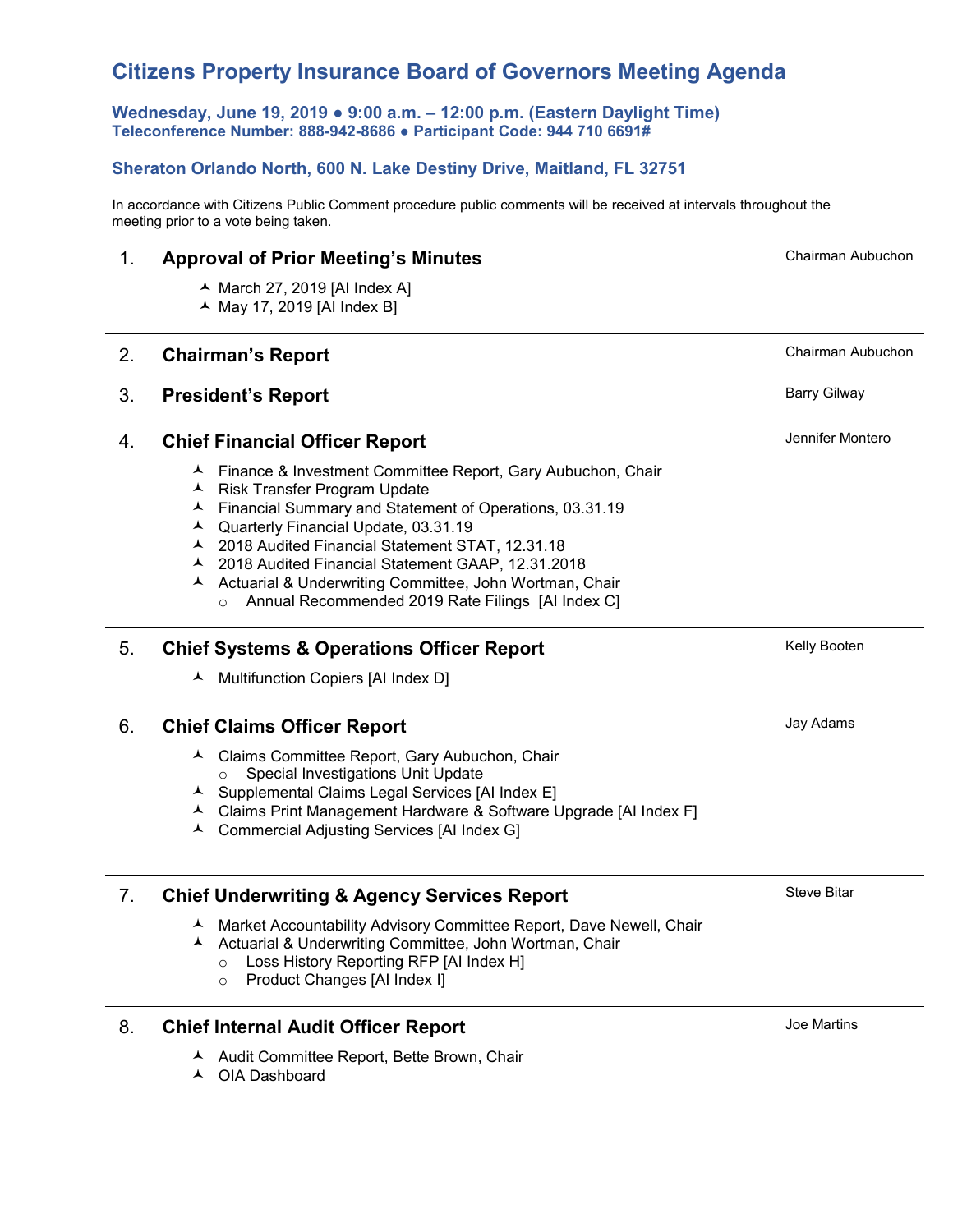# **Citizens Property Insurance Corporation Board of Governors Meeting Agenda**

# 9. **Chief Human Resources**

Violet Bloom

Learning Management System (LMS), SuccessFactors [AI Index J]

#### 10. **Chief Communications, Legislative & External Affairs Officer Report** Christine Ashburn

▲ Legislative Update

# **Consideration of Consent Items**

Chairman Aubuchon

Consent items are contract extensions, amendments or additional spending authorities for items previously approved by Citizens Board of Governors. Items not requiring detailed explanation to the Board of Governors.

- Commercial Banking Services Contract Extension
- Jacksonville Janitorial Services
- Electronic Document Services Data Migration Services

# **New Business / Adjourn**

#### ACTION ITEM INDEX: Items requiring detailed explanation to the Board of **Governors**

- **A.** Board of Governors Meeting Minutes, March 27, 2019
- **B.** Board of Governors Teleconference Minutes, May 17, 2019
- **C.** Annual Recommended 2019 Rate Filings
- **D.** Multi-Function Copiers
- **E.** Supplemental Claims Legal Services
- **F.** Claims Print Management Hardware & Software Upgrade
- **G.** Commercial Adjusting Services
- **H.** Loss History Reporting
- **I.** Product Changes June 2019
- **J.** Learning Management System (LMS), SuccessFactors

# **FMAP Board of Governors Meeting**

**Scheduled to Convene Immediately Following Citizens Board of Governors Meeting**

# **Next Board of Governors and Committee Meetings** September 24-25, 2019 Sheraton Orlando North, 600 N. Lake Destiny Drive, Maitland, FL 32751